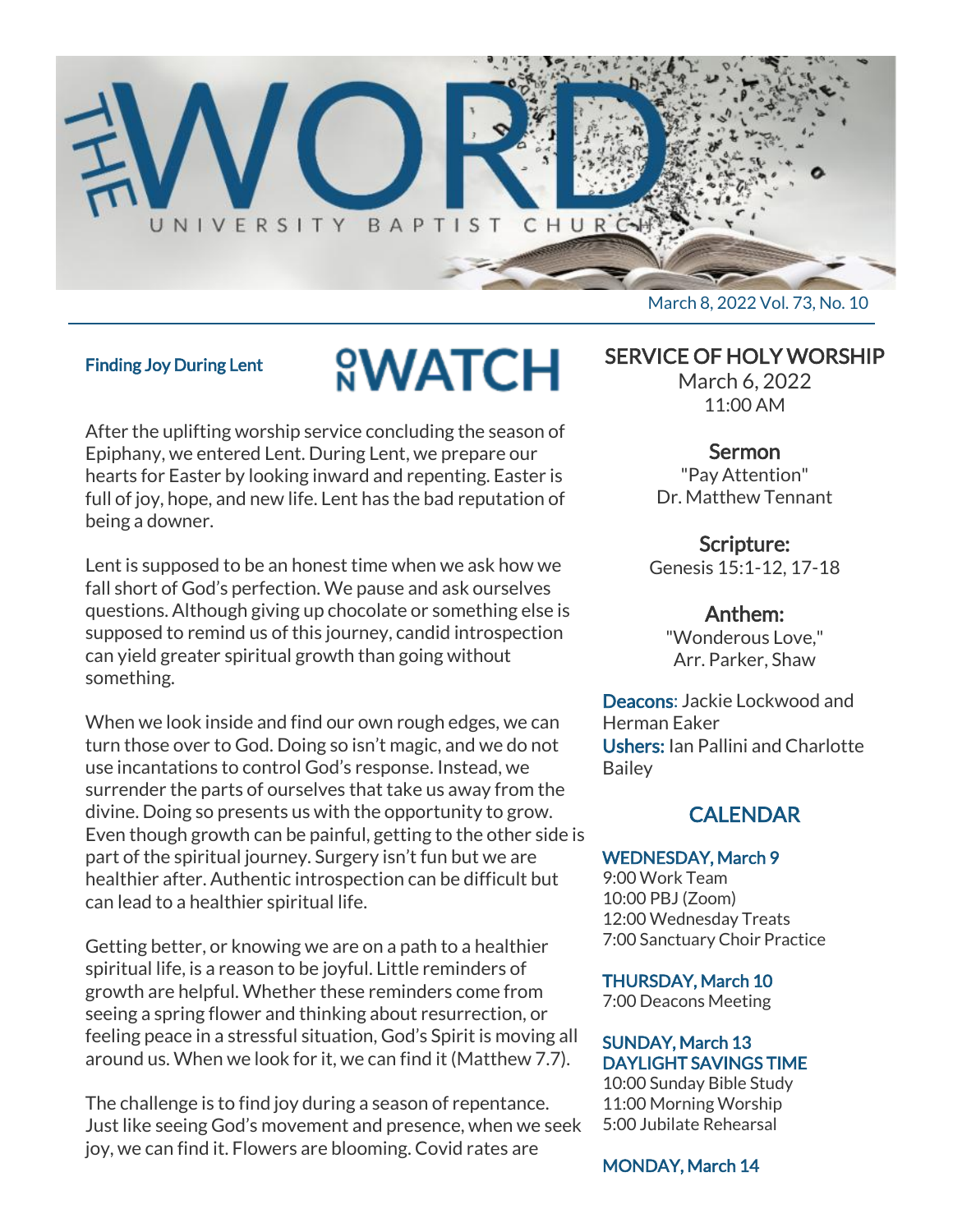declining. People are finding safe ways to gather. With opportunities to socialize, isolation can fade. Hope is alive, or, as Alexander Pope wrote in his poem:

Hope humbly then; with trembling pinions soar; Wait the great teacher Death; and God adore! What future bliss, he gives not thee to know, But gives that hope to be thy blessing now. Hope springs eternal in the human breast: Man never is, but always to be blest: The soul, uneasy and confin'd from home, Rests and expatiates in a life to come.

"Hope springs eternal…" and Lent will give way to Easter. Sursum corda! (Or, Lift up your hearts.)

Peace, **Matt** 

# Ukraine Relief

As the Russian invasion of Ukraine rages on, more refugees need our help. Here are some pictures of the Romanian nonprofit organization "Local Diaspora Association" gathering supplies for the Ukrainian refugees. They have a contact who can take medicine across the border into Ukraine. So far, our church has sent

\$1,490 to help this effort, and we plan to send more. If you feel led to support this mission, designate your gift "Ukraine."

8:30 Morning Prayer [\(UBC](https://www.facebook.com/UniversityBaptistChurchCharlottesville) [Facebook Page\)](https://www.facebook.com/UniversityBaptistChurchCharlottesville) 10:30 Bible Reading Group [\(Zoom\)](https://us02web.zoom.us/j/85381408096?pwd=MzdkVG9JZ2x0M2JFK01KNlNjSWtqUT09) TUESDAY, March 15 9:30 Staff Meeting 7:00 Voces Laetae Rehearsal

For our most up-to-date calendar, [click here.](https://universitybaptist.org/calendar/)



# HAPPY BIRTHDAY!!

Join us in wishing some of our church family a Happy Birthday this week! March 17: Kathy Wilson March 18: Thomas Hendricks March 19: Anne Wilkerson and Karen Minor March 20: Audrey Miller March 21: Melanie Tennant March 22: Peggy Lawrence and Lynn Martin

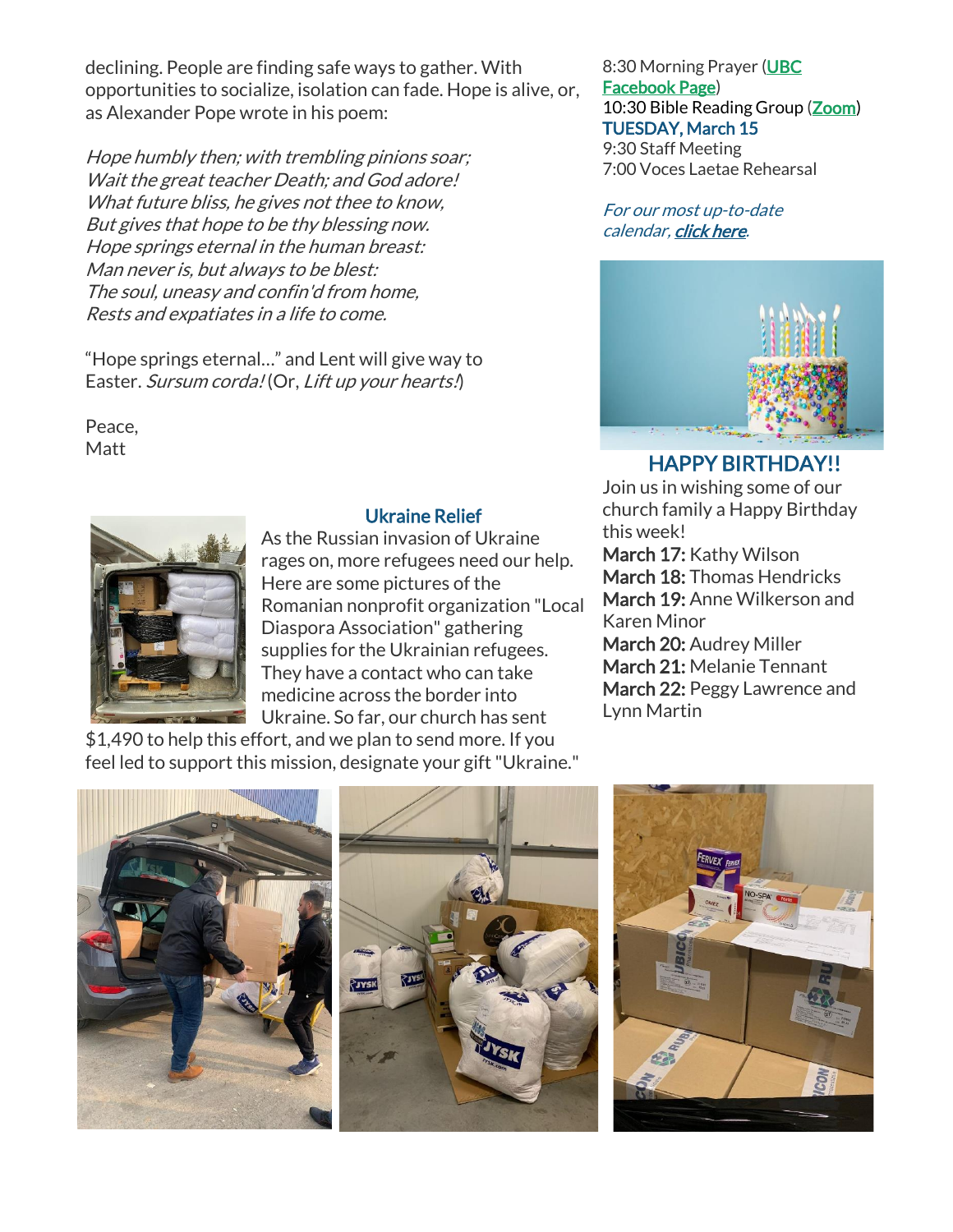#### Food Preservation



If you have been in the UBC kitchen recently, you may have noticed a new machine taking up counter space, or you may have heard or read something about a new "project" at UBC. So, here's what's cooking. The new machine is a freeze-dryer, sometimes called a lyophilizer. It has been used in laboratories for years, but is becoming more common in restaurants and home kitchens. The freeze-drying process removes water through sublimation. The dried food retains 98% of its nutritional value, as well as its color and taste, and can be stored at room temperature for a very long time. You can find more information at [harvestright.com.](http://harvestright.com/)

The machine in our kitchen is designed to make freeze-drying food simple. There are five trays where washed or prepared food is placed in a single layer. The vacuum valve and door are closed, and the machine starts with the push of a button. Come back in 24 hours or so and the process should be

complete. The vacuum is released and the trays removed. Dried food needs to be stored in airtight containers, such as heat-sealed Mylar bags, as quickly as possible to prevent water reabsorption. Most freeze-dried foods will return to their original consistency when placed in a little water.

The new freeze-dryer is on permanent loan to UBC while we explore how this technology might be beneficial. We will be in touch with local organizations both as sources for fresh fruits and vegetables to be freeze-dried, and to provide nutritious food where needed.

Thanks to all who have helped initiate this project and for all the helping hands that may be needed in the future.

God bless, Your UBC Deacons

## New Youth Group Schedule Begins this Sunday

Beginning this Sunday, March 13, 2022, youth group will take place from 12:15-2:00 PM each Sunday. Families will be able to come to worship together at 11 AM, and youth will remain here after worship for lunch, game time, and Bible study. (Masks will still be required for all attendees when not eating and drinking, until a time when Charlottesville is no longer in the CDC high transmission zone.) Anyone willing to volunteer as an adult chaperone for these youth meetings, or willing to provide lunch for the youth on a Sunday afternoon, should reach out to Rev. Val [\(vfisk@universitybaptist.org\)](mailto:vfisk@universitybaptist.org).

### Venable Food Bags



In worship on Sunday, we heard from many of our UBC kids about a project that has been part of their ministry at UBC for the past few years: the food bags for kids at Venable Elementary School. If you didn't get a chance to see the Mission Moment in worship, you can watch the video on our Facebook page: [https://fb.watch/bC4Lo\\_UAK8/](https://fb.watch/bC4Lo_UAK8/)

As you heard in the video, there are two main ways to help. One is to help replenish our supplies, either by bringing in food items or by making a contribution marked for Venable food bags. The other is to come in and help assemble bags. It's an easy volunteer project for a family or an individual. Contact me if you have any questions or would like to help: [wbrown@universitybaptist.org](mailto:wbrown@universitybaptist.org) Thank you!

### Lenten Worship Series

Two years ago this month, everything changed. March 2020 in Charlottesville began as a normal month and ended with the emergence of a global pandemic. Now, in March 2022, we look back on these two years of COVID-19 and all we have experienced alongside it: losses and grief, bitter national and state elections, nationwide conversations about race, and so much more. How have our lives changed during these two years? What have learned? What has God been teaching us?